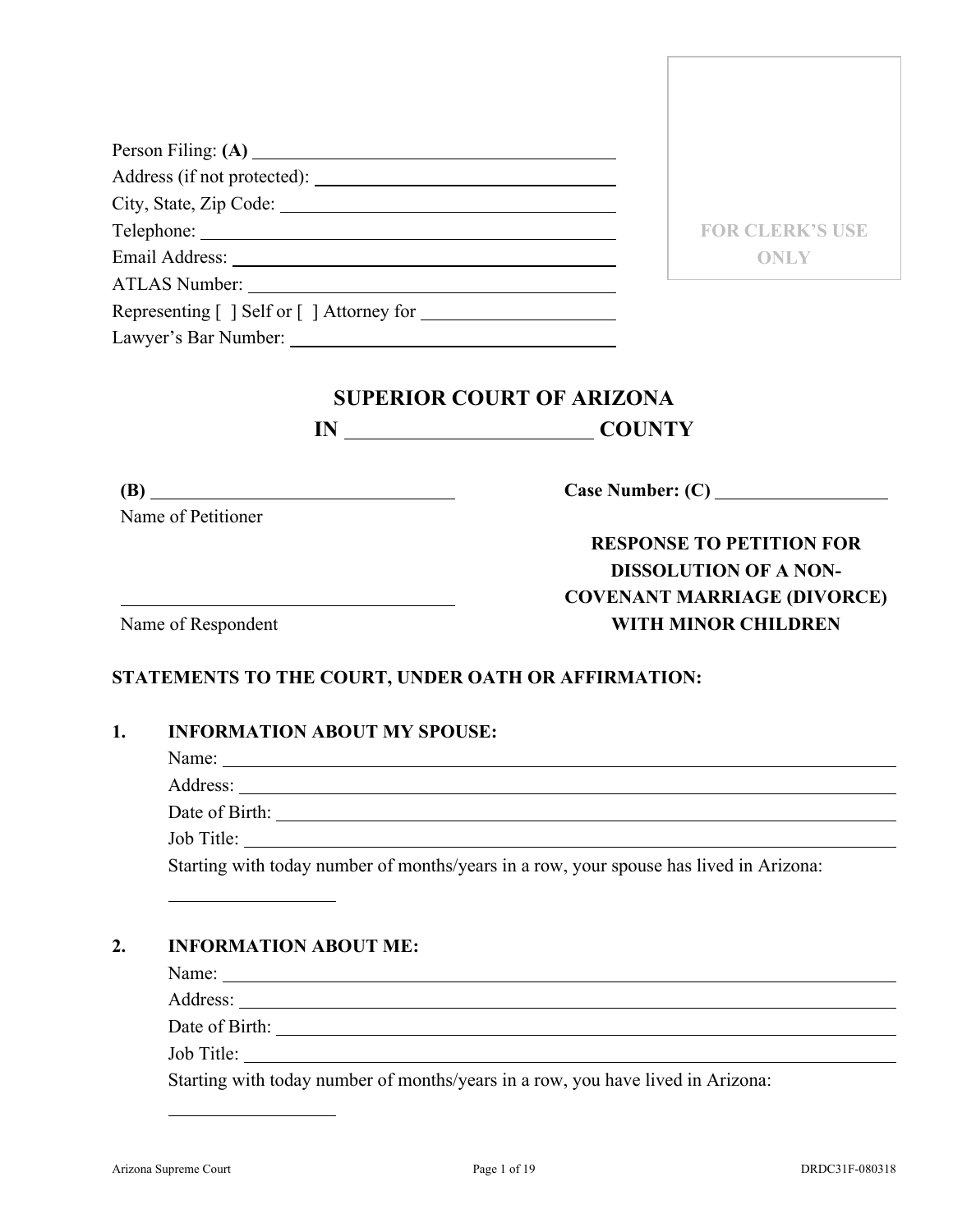## **3. INFORMATION ABOUT OUR MARRIAGE:**

Date of Marriage: City and state or country where we were married:

- [ ] We have a **covenant marriage**. I have attached a copy of my marriage license to show that I have a covenant marriage. (Warning: If this statement is true, divorce cannot be granted based on a petition filed relating to a NON-Covenant marriage. You may skip to "Requests to the Court", (A), or file a separate motion to dismiss the Petition for Dissolution of Non-Covenant Marriage case, and then petition the Court for a Dissolution of a Covenant Marriage if you want a divorce.)
- [ ] Our marriage is **irretrievably broken** and there is no reasonable prospect of reconciliation. (Our marriage is over.) The conciliation requirements under Arizona law, A.R.S. § 25- 381.09 either do not apply or have been met.

**OR**

[ ] Our marriage is **not irretrievably broken** and there are reasonable prospects of reconciliation. The conciliation requirements under Arizona law, A.R.S. § 25-381.09 either apply or have not been met. Explain to the court why you disagree with your spouse's statement (that the marriage is irretrievably broken):

Summary of what I say **ABOUT OUR MARRIAGE** that is different from what my spouse said in the petition: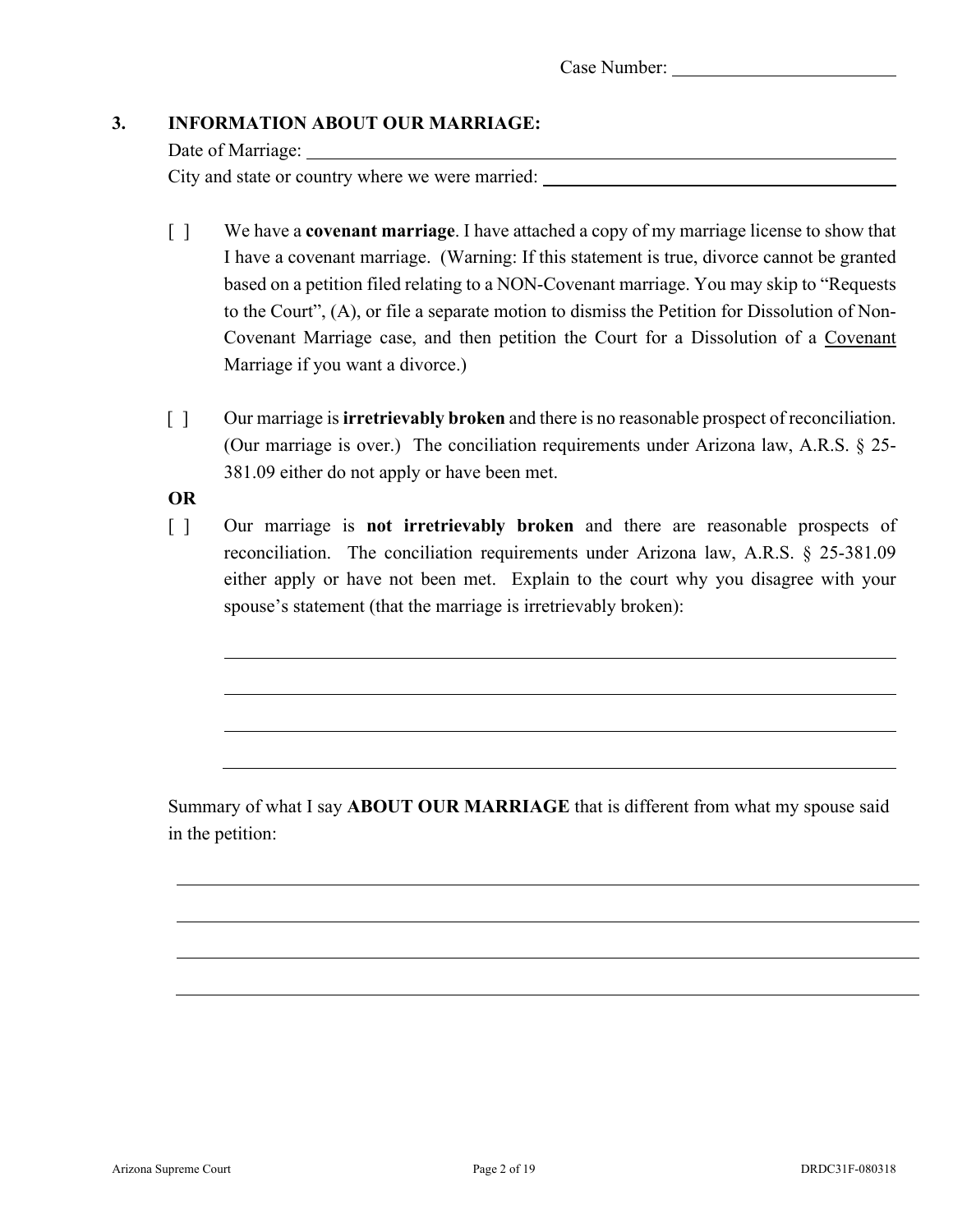#### **4. 90-DAY RESIDENCY REQUIREMENT:**

[ ] **Neither** I nor my spouse have lived or have been stationed while a member of the Armed Forces, in Arizona for at least 90 days before my spouse filed this action. (WARNING: If this statement is true, your spouse cannot proceed. You may skip to "Requests to the Court", (A)) or file a separate motion to dismiss the case, and then petition the Court for a divorce when the statement IS NOT true.)

#### **5. CHILDREN COMMON TO THE PARTIES WHO ARE LESS THAN 18 YEARS OLD:**

- [ ] There are **no children common to the parties**, under the age of 18, either born to or adopted by, the parties. **Note:** If you checked this box, stop. You should be using the petition packet to get a divorce without children.
- [ ] This court **does not have jurisdiction** to determine legal decision-making (custody) concerning minor child(ren) common to the parties under Arizona law because the minor children have not lived in Arizona for at least 6 months prior to the Petition being filed. Explain: (There are other reasons why the court may not have jurisdiction due to the residence of the children. See a lawyer for help.)

[ ] This court **has jurisdiction** to determine legal decision-making (custody) concerning the minor child(ren) common to the parties under Arizona law because the minor child(ren) have lived with Petitioner or Respondent in Arizona for *at least* the 6 months prior to the Petition being filed.

Listed below are children still under the age of 18 born to or adopted by Petitioner and Respondent, and where marked, born before the marriage. (Attach extra pages if necessary).

| Child's Name:                |  |
|------------------------------|--|
| Birth Date:                  |  |
|                              |  |
|                              |  |
| [ ] Born before the marriage |  |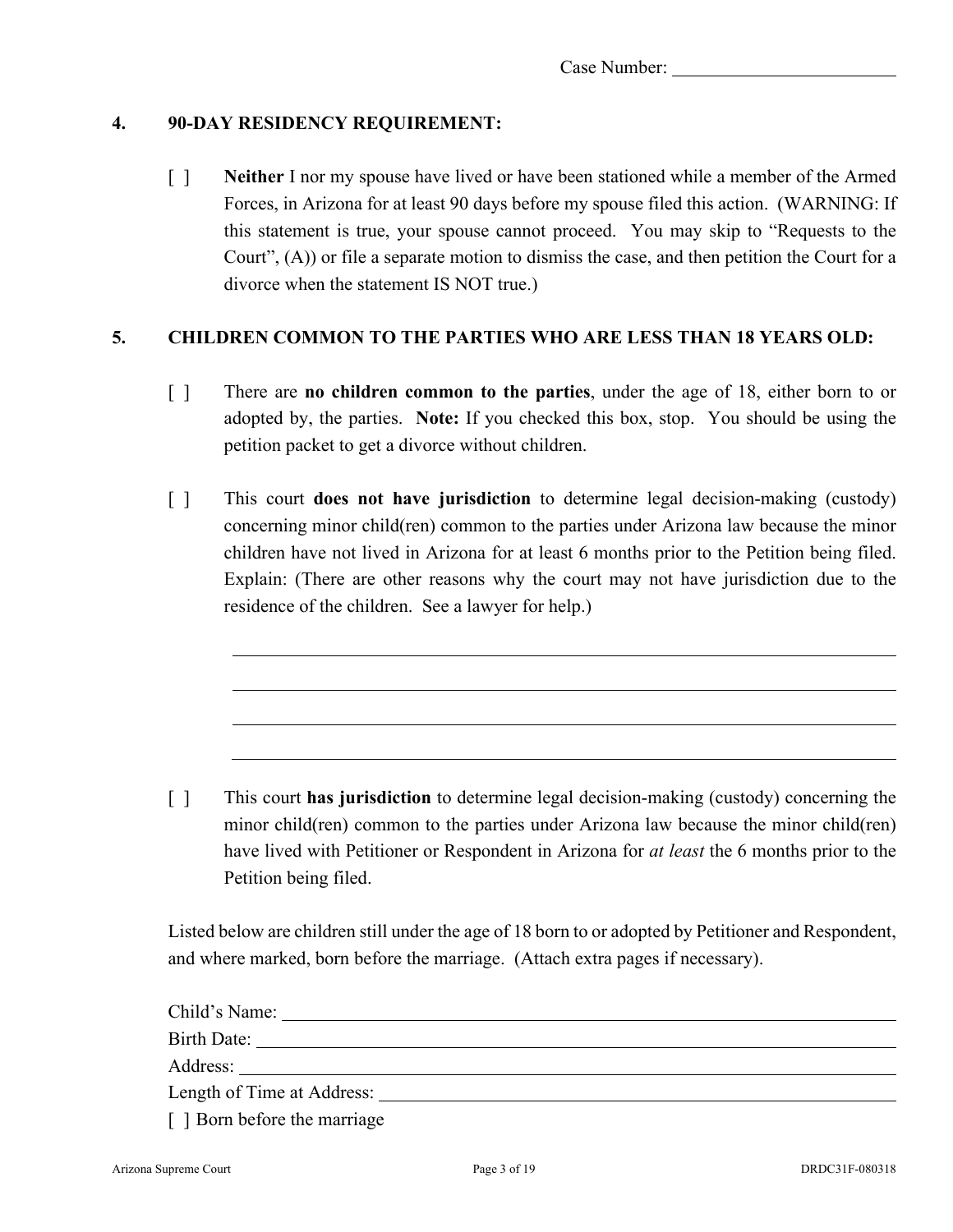| Child's Name:                                     |  |
|---------------------------------------------------|--|
|                                                   |  |
|                                                   |  |
|                                                   |  |
| [ ] Born before the marriage                      |  |
|                                                   |  |
|                                                   |  |
| Address: <u>New York: Address:</u> New York: 1997 |  |
|                                                   |  |
| [ ] Born before the marriage                      |  |
|                                                   |  |
|                                                   |  |
|                                                   |  |
|                                                   |  |
| $I1$ Dom before the merriage                      |  |

[ ] Born before the marriage

[] Information for additional children is listed on attached page(s), made part of this document*.*

**6. PREGNANCY:** (Check box to indicate whether either party is currently pregnant, etc.)

[ ] **Petitioner** [ ] **is** OR [ ] **is not pregnant. OR** [ ] **Respondent** [ ] **is** OR [ ] **is not pregnant.**

If either party is pregnant, the baby is due on (date), (and, check one box below):

- [ ] Petitioner and Respondent **are the parents** of the child**,**
- **OR**
- [ ] [ ] **Petitioner** or **[ ] Respondent is not a parent** of the child.
- **7.** Summary of what I want **CONCERNING OUR MINOR CHILD(REN)** that is different from what my spouse said or asked for in the petition and affidavit of minor children.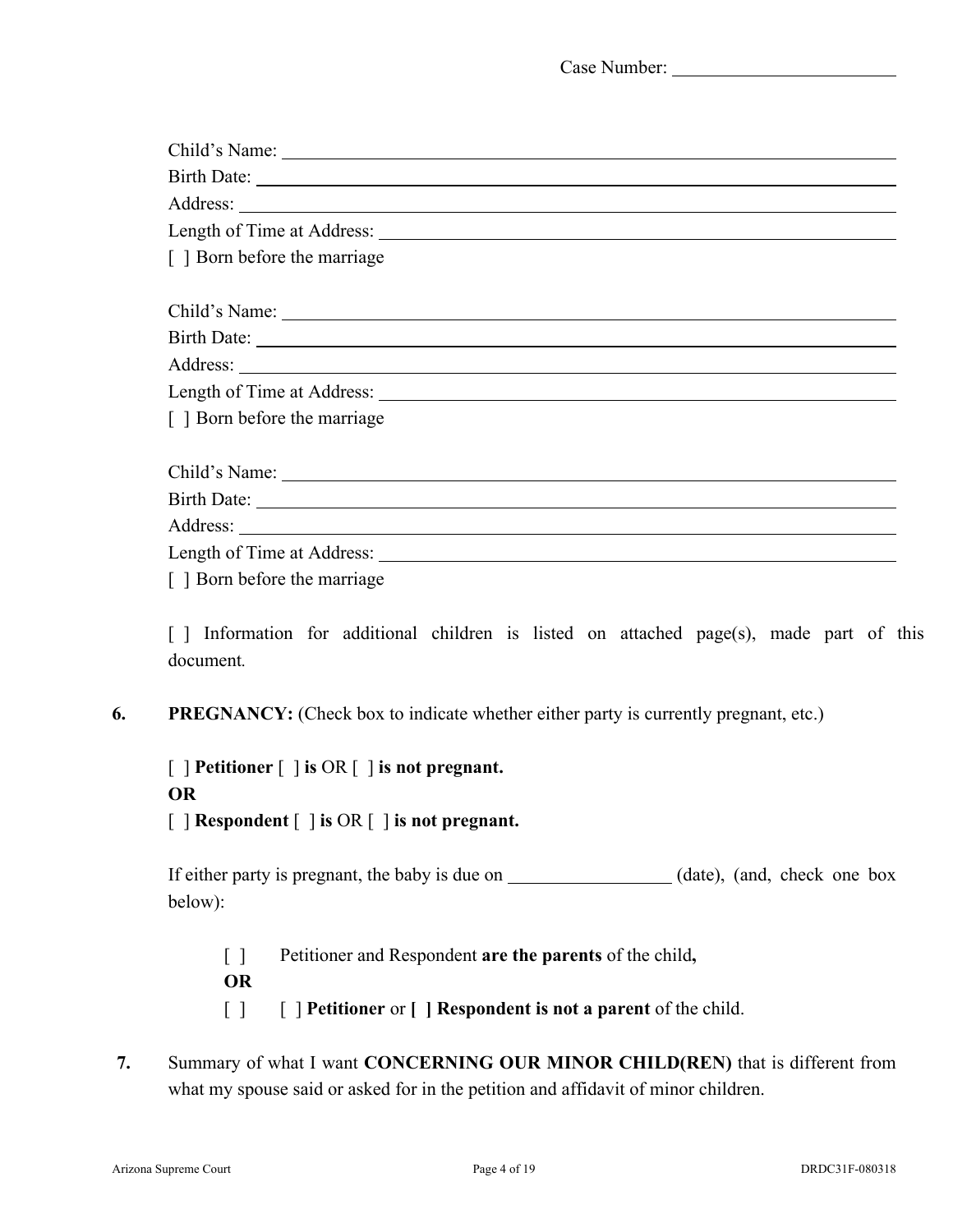| Case Number: |  |
|--------------|--|
|--------------|--|

## **8. INFORMATION ABOUT PROPERTY and DEBTS:**

#### **8.a. COMMUNITY PROPERTY.** (Property acquired during the marriage) (Check one box.)

- [ ] Petitioner and Respondent **did not acquire** any community property during the marriage, **OR**
- [ ] Petitioner and Respondent **did acquire** community property during our marriage, and we should divide it as follows: (List the property and the value of the property and check the box to tell the Court who should get the property.)

**WARNING:** You must be specific. You must describe the property that should go to you, and then check the box, and describe the property that should go to your spouse and check the box. For example, under household furnishings you could say, blue and white living room sofa, and then check the box to say whether it should go to you (Respondent), or to your spouse (Petitioner). Never list an item and then check both Petitioner and Respondent boxes.

|                           | <b>Petitioner</b> | Respondent                      | Value        |
|---------------------------|-------------------|---------------------------------|--------------|
| Real estate located at:   | $[\ ]$            |                                 | $\mathbb{S}$ |
| <b>Legal Description:</b> |                   |                                 |              |
|                           | <b>Petitioner</b> |                                 | Value        |
| Real estate located at:   | $\lceil$ 1        | Respondent<br>$\lceil$ $\rceil$ | $\mathbb{S}$ |
| <b>Legal Description:</b> |                   |                                 |              |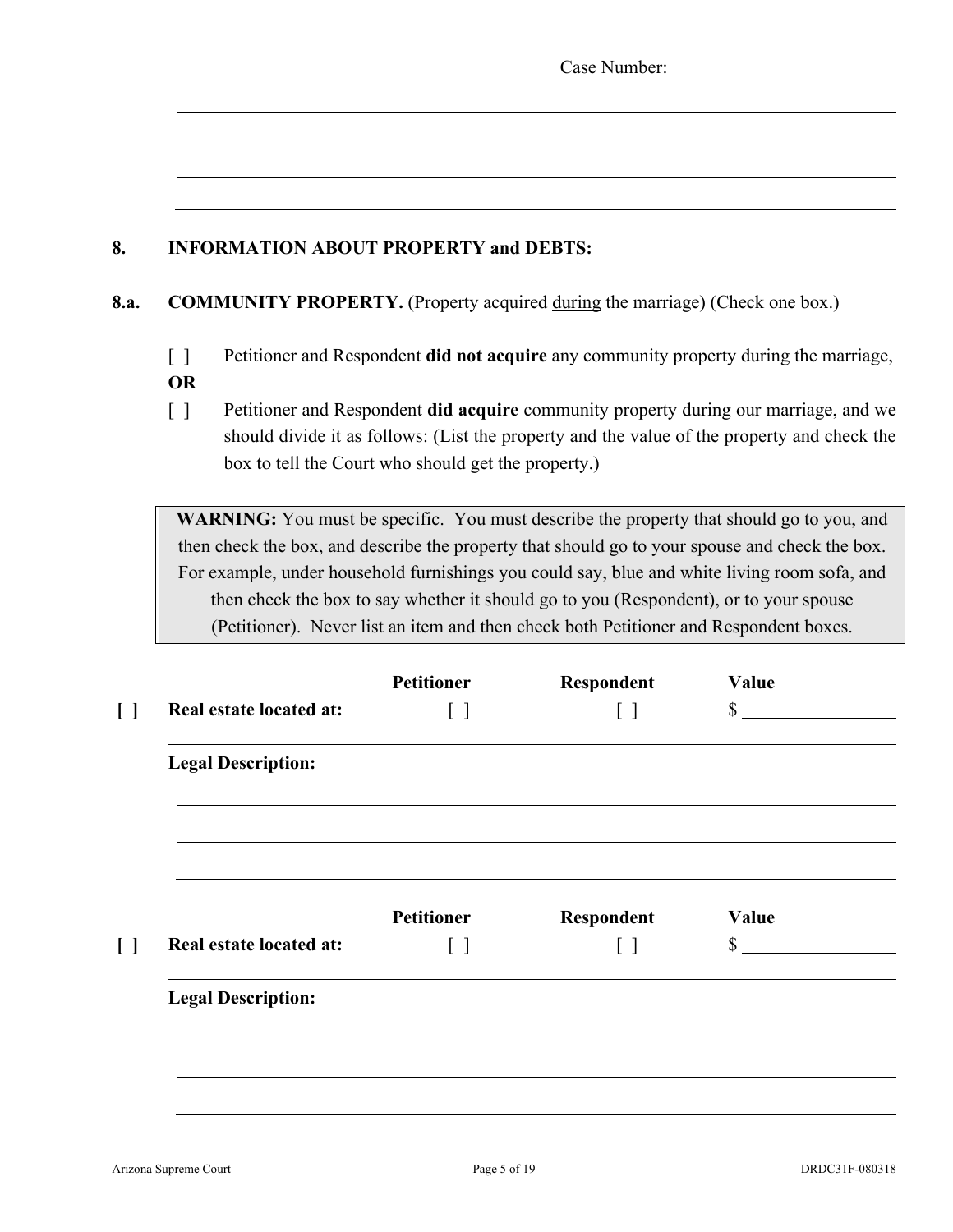|                                                         | <b>Petitioner</b> | Respondent                                    | Value                     |
|---------------------------------------------------------|-------------------|-----------------------------------------------|---------------------------|
| Household furniture and appliances:                     |                   |                                               |                           |
|                                                         | $[\ ]$            | $[\ ]$                                        | $\$$                      |
|                                                         | $[ \ ]$           | $[\ ]$                                        | $\mathbb{S}$              |
|                                                         | $[\ ]$            | $[\ ]$                                        | $\mathbb{S}$              |
|                                                         | $[\ ]$            | $[\ ]$                                        | $\mathbb{S}$              |
|                                                         | $[\ ]$            | $[\ ]$                                        | $\mathbb{S}$              |
|                                                         | $[ \ ]$           | $[\ ]$                                        | $\mathbb{S}$              |
| <b>Household furnishings:</b>                           |                   |                                               |                           |
|                                                         | $[ \ ]$           | $[\ ]$                                        | $\$$                      |
|                                                         | $[\ ]$            | $[ \ ]$                                       | $\mathbb S$               |
|                                                         | $[ \ ]$           | $[\ ]$                                        | $\mathbb S$               |
|                                                         | $[\ ]$            | $\left[ \begin{array}{c} \end{array} \right]$ | $\mathbb S$               |
|                                                         | $[ \ ]$           | $[\ ]$                                        | $\mathbb S$               |
|                                                         | $[ \ ]$           | $[ \ ]$                                       | $\mathbb S$               |
| Other items:                                            |                   |                                               |                           |
|                                                         | $[ \ ]$           | [ ]                                           | $\mathbb S$               |
|                                                         | $[\ ]$            | $[\ ]$                                        | $\boldsymbol{\mathsf{S}}$ |
|                                                         | $[\ ]$            | $[\ ]$                                        | $\mathbb S$               |
|                                                         |                   | ιı                                            | \$                        |
|                                                         | $[\ ]$            | $[\ ]$                                        | $\$$                      |
|                                                         | $[\ ]$            | $[\ ]$                                        | $\mathbb{S}$              |
| Pension/retirement fund/profit sharing/stock plan/401K: |                   |                                               |                           |
|                                                         | $[ \ ]$           | $[ \ \ ]$                                     | \$                        |
|                                                         | $[\ ]$            | $[\ ]$                                        | \$                        |
|                                                         | $[ \ ]$           | $[ \ ]$                                       | $\$$                      |
|                                                         |                   |                                               | \$                        |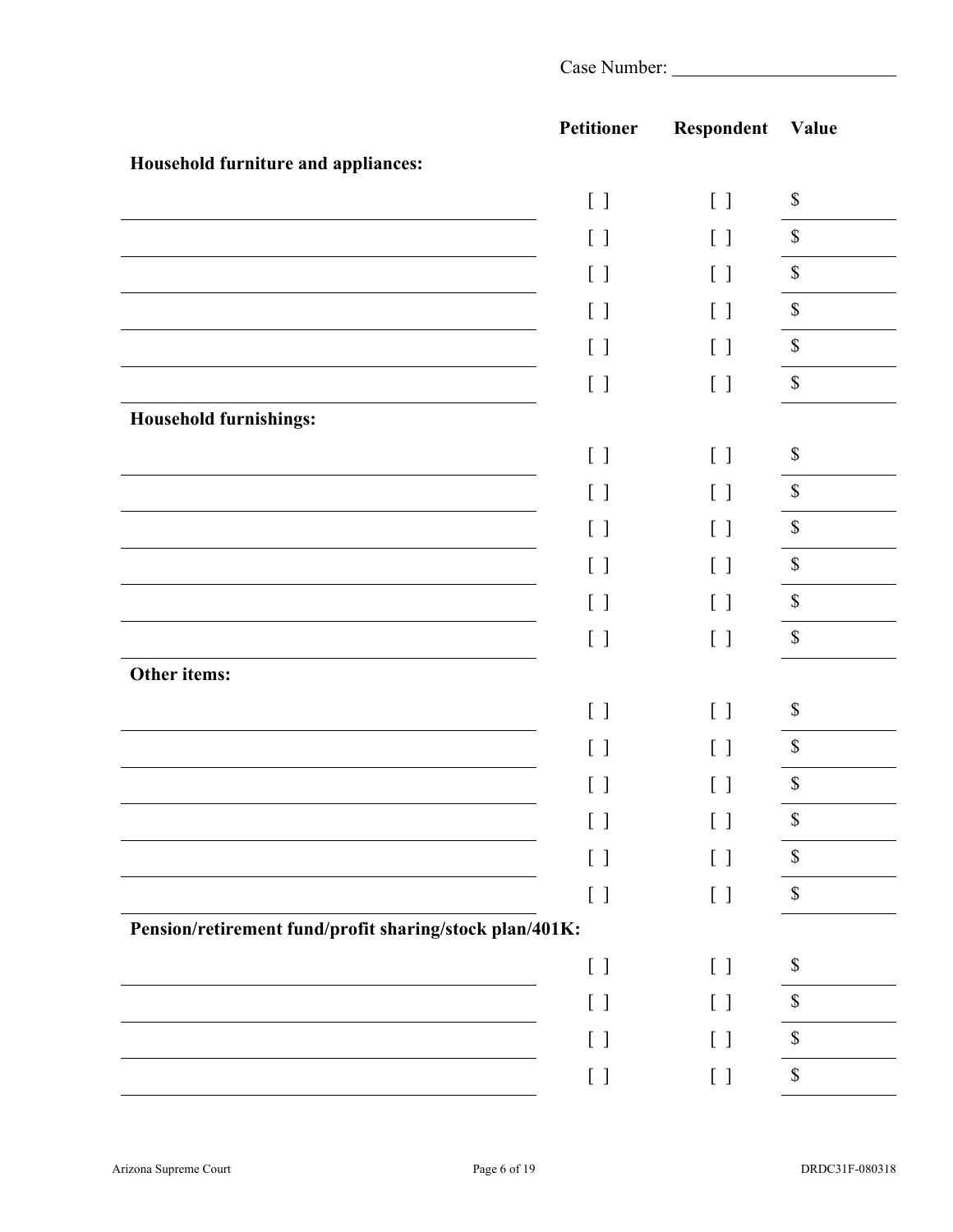| Case Number: |  |
|--------------|--|
|              |  |

|                        | Petitioner | Respondent | Value                     |
|------------------------|------------|------------|---------------------------|
| <b>Motor vehicles:</b> |            |            |                           |
| Make                   | $[\ ]$     | $[\ ]$     | $\boldsymbol{\mathsf{S}}$ |
| Model                  |            |            |                           |
| <b>VIN</b>             |            |            |                           |
| Lien Holder            |            |            |                           |
| Make                   | $[\ ]$     | $\lceil$ 1 | $\boldsymbol{\mathsf{S}}$ |
| Model                  |            |            |                           |
| <b>VIN</b>             |            |            |                           |
| Lien Holder            |            |            |                           |

#### **8.b. SEPARATE PROPERTY.** (Check all boxes that apply.)

- [ ] **Petitioner does not have** any separate property,
- **OR**
- [ ] **Petitioner has** separate property that was brought into this marriage. Award this property to Petitioner as described below.
- [ ] **Respondent does not have** any separate property,
- **OR**
- [ ] **Respondent has** separate property that was brought into this marriage. Award this property to Respondent as described below.

**Separate Property:** (List the property and the value of the property and check the box to tell the Court who should get the property.)

|                                         | <b>Petitioner</b> | Respondent | Value |
|-----------------------------------------|-------------------|------------|-------|
| <b>Description of Separate Property</b> |                   |            |       |
|                                         | $\Box$            | $\perp$    | \$    |
|                                         | $\lceil$ 1        |            | Φ     |
|                                         | $\mathbf{1}$      |            | Φ     |
|                                         |                   |            | \$    |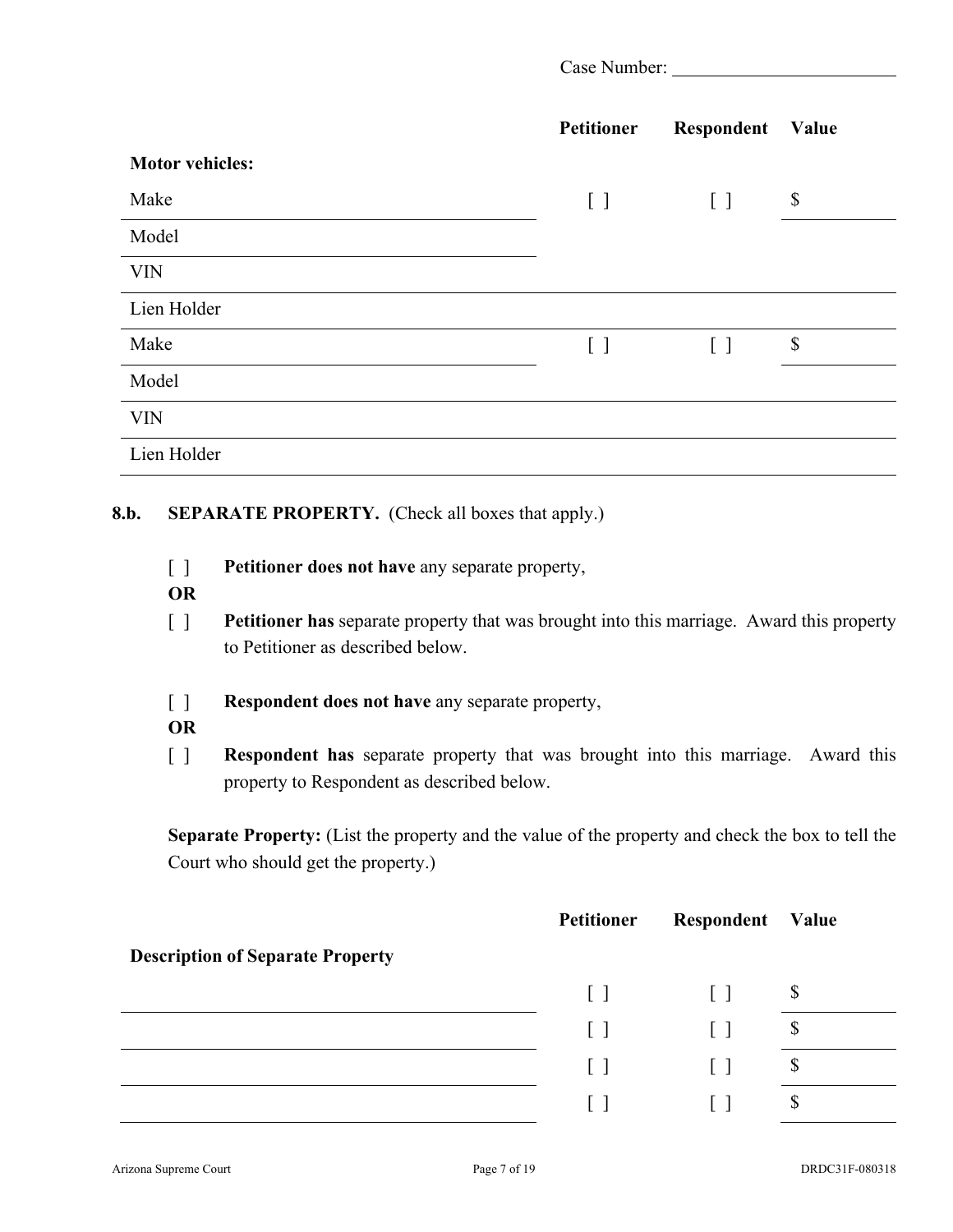|  | Petitioner Respondent Value |  |
|--|-----------------------------|--|
|  |                             |  |
|  |                             |  |

- **8.c. COMMUNITY DEBTS.** (Debt that was incurred during the marriage): (Check one box.)
	- [ ] Petitioner and Respondent **did not incur** any community debts during the marriage,
	- **OR**
	- [ ] Petitioner and Respondent **should divide** the responsibility for the debts incurred during the marriage as follows:

|                                      | <b>Petitioner</b> |         | <b>Respondent</b> Amount Owed |
|--------------------------------------|-------------------|---------|-------------------------------|
| <b>Description of Community Debt</b> |                   |         |                               |
|                                      | $\lceil$ 1        | $\perp$ | $\boldsymbol{\mathsf{S}}$     |
|                                      | $\lceil$ $\rceil$ |         | $\mathbb{S}$                  |
|                                      |                   |         | \$                            |
|                                      | $\Box$            |         | $\mathbb{S}$                  |
|                                      |                   |         | D                             |

## **8.d. SEPARATE DEBTS.** (Check all boxes that apply.)

- [ ] Petitioner and Respondent **do not have any debts** that were incurred prior to the marriage or separate debt,
- **OR**
- **[ ] Petitioner has** separate debt or debt was incurred prior to the marriage which should be paid by Petitioner as described below.
- [ ] **Respondent has** separate debt or debt that was incurred prior to the marriage that should be paid by Respondent as described below.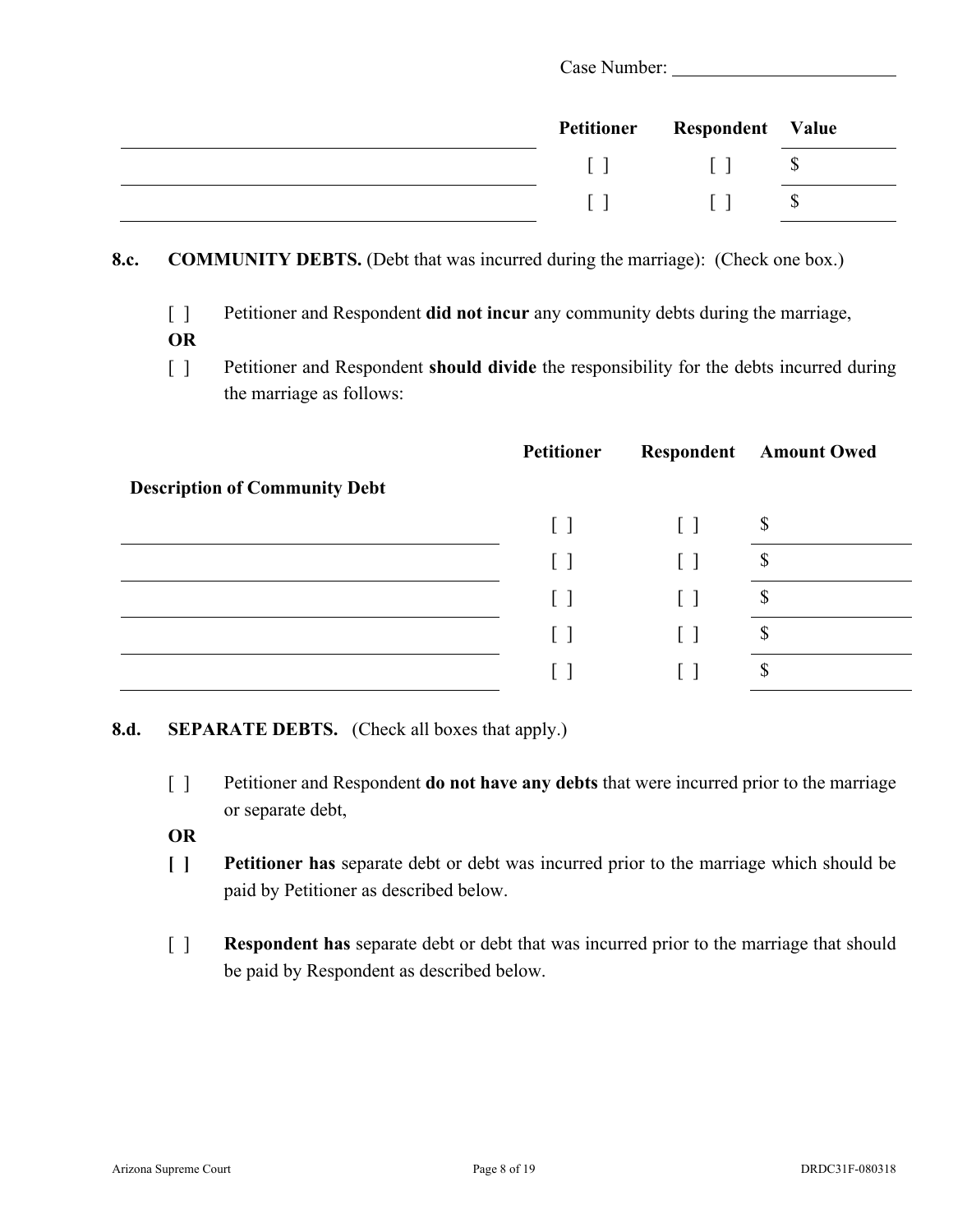|                                     | <b>Petitioner</b> |              | <b>Respondent</b> Amount Owed |
|-------------------------------------|-------------------|--------------|-------------------------------|
| <b>Description of Separate Debt</b> |                   |              |                               |
|                                     | $\Box$            | $\Box$       | $\boldsymbol{\mathsf{S}}$     |
|                                     | $\lceil$          | $\perp$      | $\boldsymbol{\mathsf{S}}$     |
|                                     | $\lceil \rceil$   | $\mathbf{1}$ | $\mathcal{S}$                 |
|                                     |                   |              | D                             |

Summary of what I request **CONCERNING PROPERTY AND DEBTS** that is different from what my spouse asked for in the petition.

## **9. TAX RETURNS:** (Check this box if this is what you want.)

- [ ] After the Judge or Commissioner signs the Decree of Dissolution of Marriage (Divorce), we will, subject to IRS Rules and Regulations, pay federal and state taxes as follows: **For the calendar year (the year that the Decree is signed) and all future calendar years**, each party will, subject to IRS Rules and Regulations, file separate federal and state income tax returns. Each party will give the other party all necessary documentation to do so.
- [ ] **For previous years** (the years we were married, not including the year the Decree was signed), (Check one box.)
	- [ ] The parties will **file joint federal and state income tax returns.** For previous calendar years, both parties will pay, and hold the other harmless from, 1/2 of all additional income taxes if any and other costs and each will share equally in any refunds.

#### **OR**

[ ] The parties will **file separate federal and state income tax returns.** For previous calendar years, each party will pay and hold the other harmless from any income taxes and/or incurred costs as a result of the filing of that party's tax return and each party will be awarded 100% of any refund received as a result of the filing of that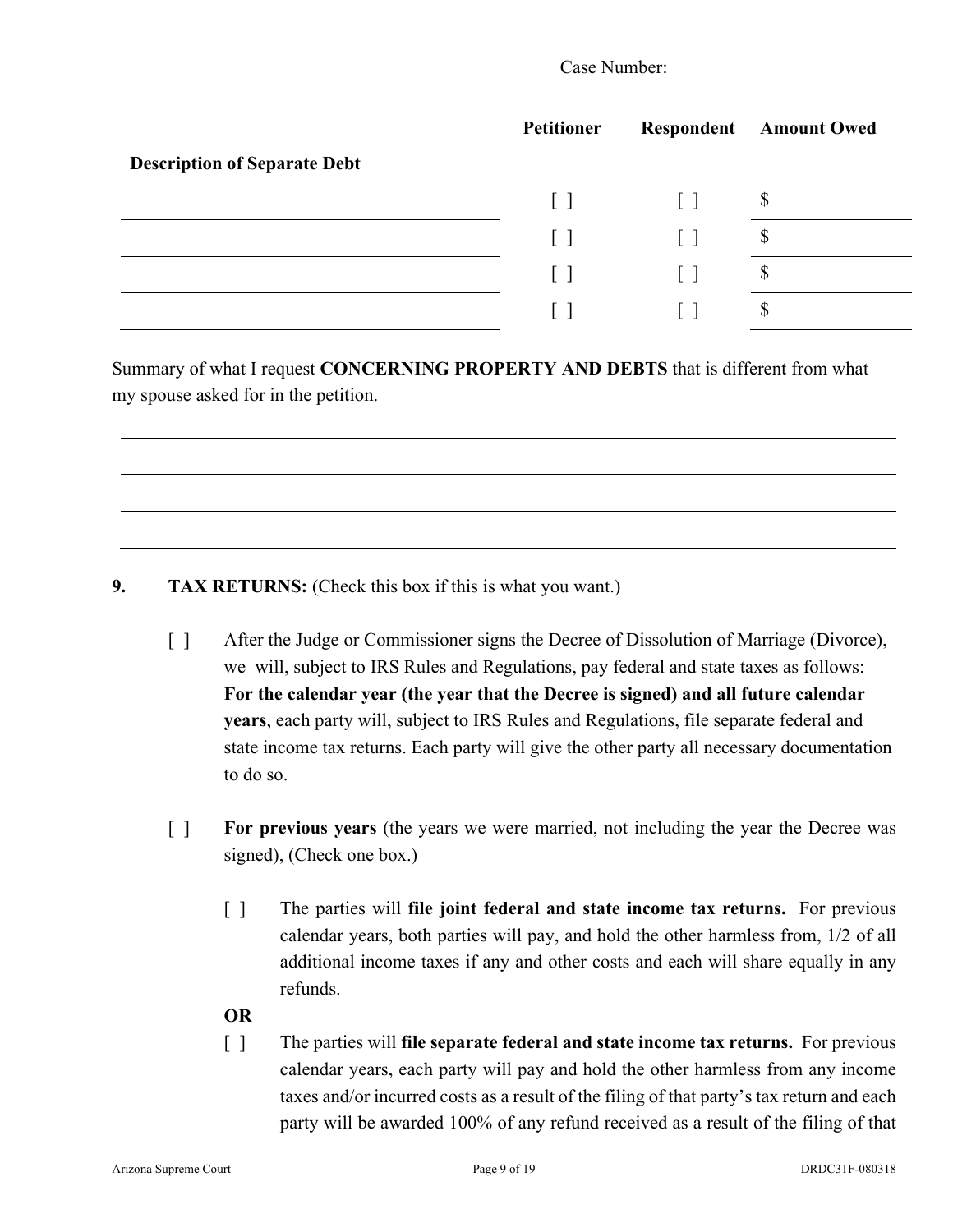party's tax return.

## **10. SPOUSAL MAINTENANCE/SUPPORT (ALIMONY):** (Check the box that applies to you.):

- [ ] **Neither party** is entitled to spousal maintenance/support (alimony),
- **OR**
- [ ] [ ] **Petitioner** OR [ ] **Respondent is entitled** to spousal maintenance because:

Check one or more of the box(es) below that apply. At least one reason must apply to get spousal maintenance/support.

- [ ] Person **lacks sufficient property** to provide for his/her reasonable needs.
- [ ] Person is **unable to support himself/herself** through appropriate employment.
- [ ] Person is the custodian of a child(ren) whose age or condition is such that the **person should not be required to seek employment outside the home.**
- [ ] Person **lacks earning ability** in the labor market adequate to support himself/herself.
- [ ] Person made a **significant financial or other contribution** to the education, training, vocational skills, career, or earning ability of the other spouse.
- [ ] Person had a **marriage of long duration** and is now of an age that precludes the possibility of gaining employment adequate to be self-sufficient.
- [ ] Person has **significantly reduced their income or career opportunities** for the benefit of the other spouse.

Summary of what I request **REGARDING SPOUSAL MAINTENANCE/SUPPORT** that is different from what my spouse asked for in the petition.

## **11. WRITTEN AGREEMENT:**

[ ] Petitioner and Respondent **have a written agreement** signed by both parties about the maintenance of a spouse, division of property/debt, where the children will live, authority for legal decision-making concerning the children (custody), parenting time, and child support, AND I have attached a copy of the written agreement.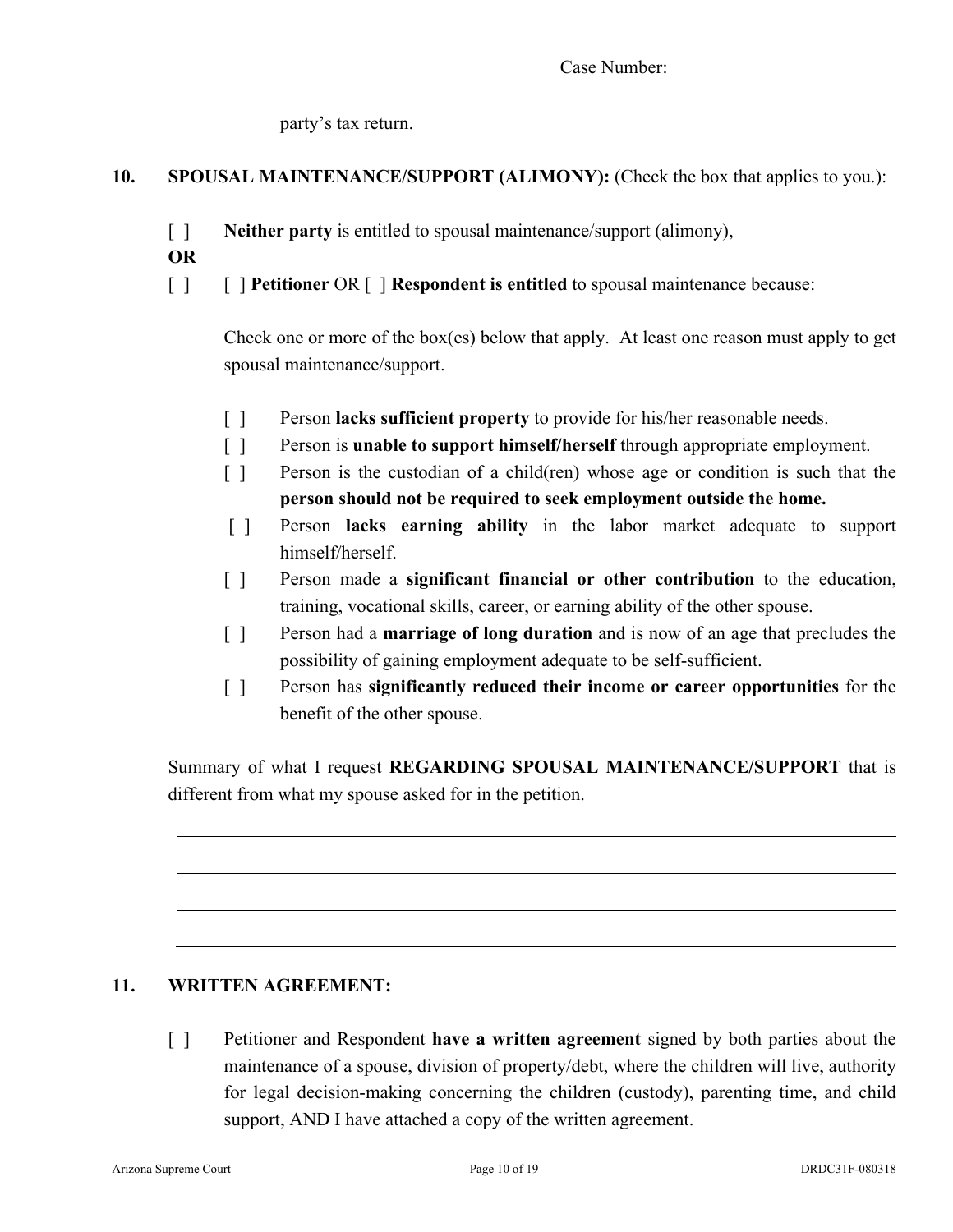**12. THE PARENT INFORMATION/EDUCATION PROGRAM** is required for persons seeking legal decision-making (custody) or parenting time. (Check one box.)

**I** [ ] **have OR** [ ] **have not** already completed the Parenting Information/Education Program.

- **13. DOMESTIC VIOLENCE:** (Check the box that is true. If you intend to ask for joint legal decision-making (custody), there must have been no "significant" domestic violence. A.R.S. § 25- 403.03):
	- [ ] Domestic violence **has not occurred,**
	- **OR**
	- [ ] Domestic violence **has occurred, but it has not been significant.**
	- [ ] There has been **significant domestic violence.**

Summary of what I say **ABOUT DOMESTIC VIOLENCE** that is different from what my spouse said in the petition:

- 14. **DRUG / ALCOHOL CONVICTION WITHIN LAST TWELVE MONTHS:** (If you intend to ask for joint legal decision-making (joint custody), check one box.)
	- [ ] **Neither party** has been convicted for a drug offense or driving under the influence of drugs or alcohol in the last twelve (12) months,
	- **OR**
	- [ ] **One or both parties have** been convicted for a drug offense or driving under the influence of drugs or alcohol in the last twelve (12) months.

[ **] Petitioner** was convicted. [ **] Respondent** was convicted.

The legal decision-making (custody) and parenting time arrangement I am requesting **appropriately protects the minor child(ren).**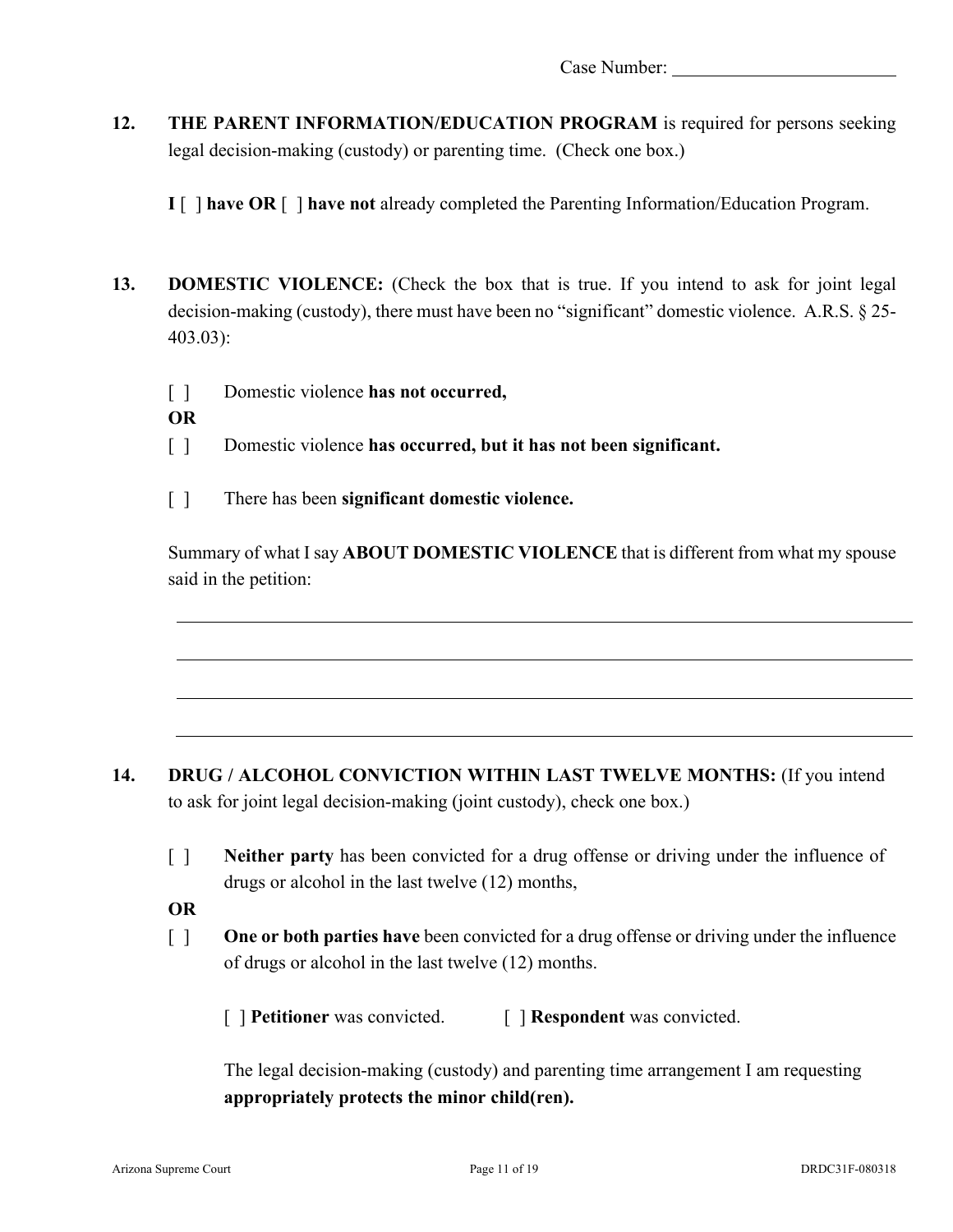|  | Case Number: |
|--|--------------|
|--|--------------|

**Explain how this arrangement appropriately protects the minor child(ren).**

Summary of what I say about **DRUG OR ALCOHOL CONVICTIONS** that is different from what my spouse said in the petition:

## **15. CHILD SUPPORT:**

- [ ] **There is an Order** for Child Support, dated from (name of court) .
- [ ] To my knowledge **there is no child support order** for the minor child(ren) and the Court [ ] should OR [ ] should not order child support in this case along with legal decisionmaking (custody), and parenting time.
	- [ ] [ ] **Petitioner** OR [ ] **Respondent made voluntary / direct support payments**  that need to be taken into account, if past support is requested.
	- [ ] [ ] **Petitioner OR** [ ] **Respondent owes past support** for the period between:
		- [ ] **the date this petition was filed,** and the date current child support is ordered.

### **OR**

[ ] **the date the parties started living apart, but not more than three years before the date this petition was filed**, and the date current child support is ordered.

#### **16. OTHER EXPENSES.**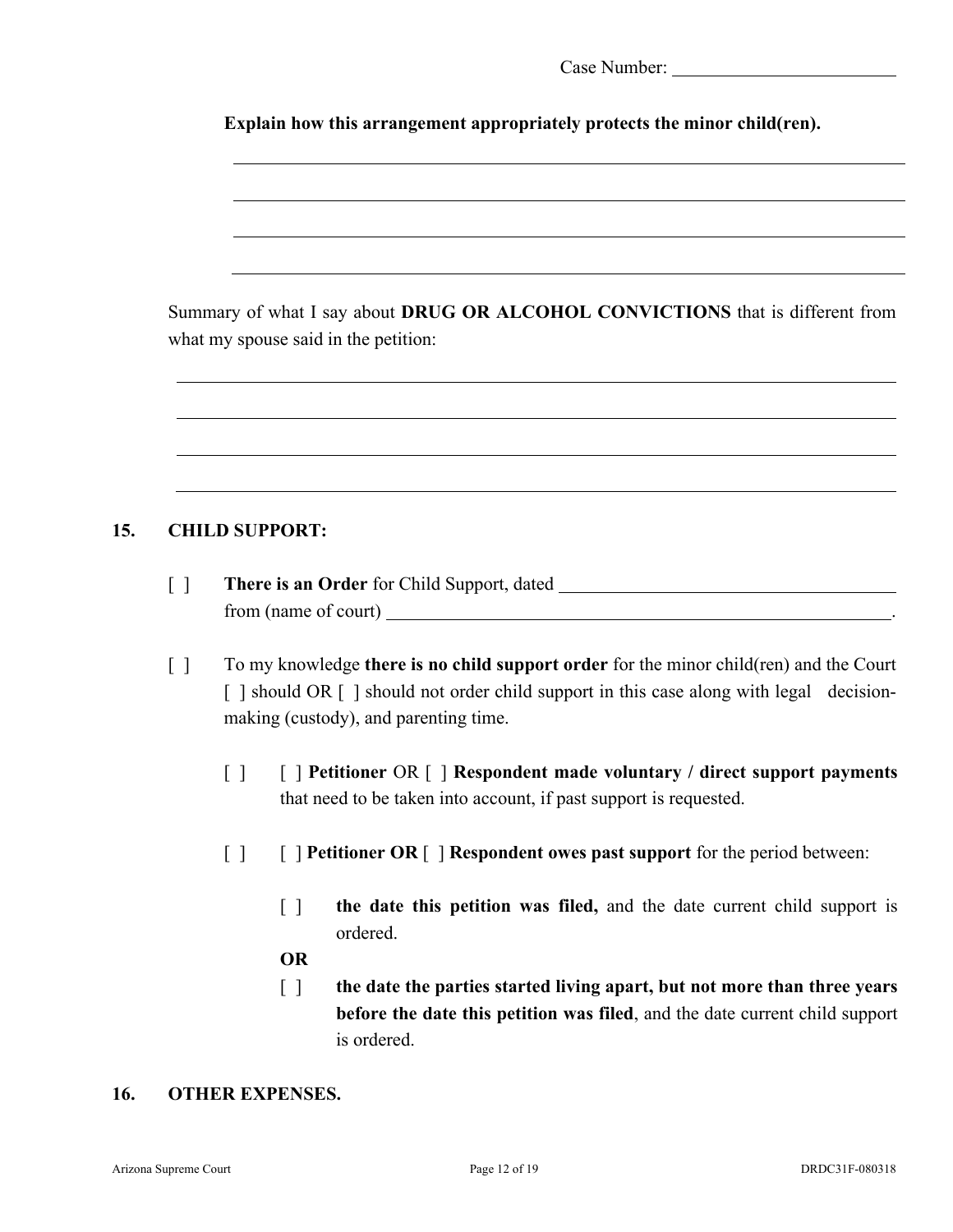**[ ]** The parties should be ordered to divide between them any **uninsured medical, dental, or health expenses**, reasonably incurred for the minor child(ren), in proportion to their respective incomes*.* 

Summary of what I say about **CHILD SUPPORT AND EXPENSES** that is different from what my spouse said in the petition:

**17. GENERAL DENIAL.** I deny anything stated in the Petition that I have not specifically admitted, qualified, or denied.

## **REQUESTS TO THE COURT:**

## **A. DISSOLUTION (DIVORCE):**

- [ ] **Dissolve the parties' marriage** and return each party to the status of a single person.
- [ ] **Deny the petition and refuse to dissolve the marriage because:** 
	- [ ] We have a **covenant marriage**
	- [ ] Neither of us meets the **90-day residency requirement**
	- [ ] Our marriage is **not irretrievably broken.**
- [ ] Dissolve the marriage and return each party to status of a single person but **refuse to decide child legal decision-making (custody) matters due to lack of jurisdiction** because the minor children have not lived in Arizona for at least the 6 months prior to the Petition being filed.
- **B. RESTORE NAME:** (Optional) I took the name of my spouse at the time of marriage and I want to restore my last name to the name I used before this marriage or to my maiden name.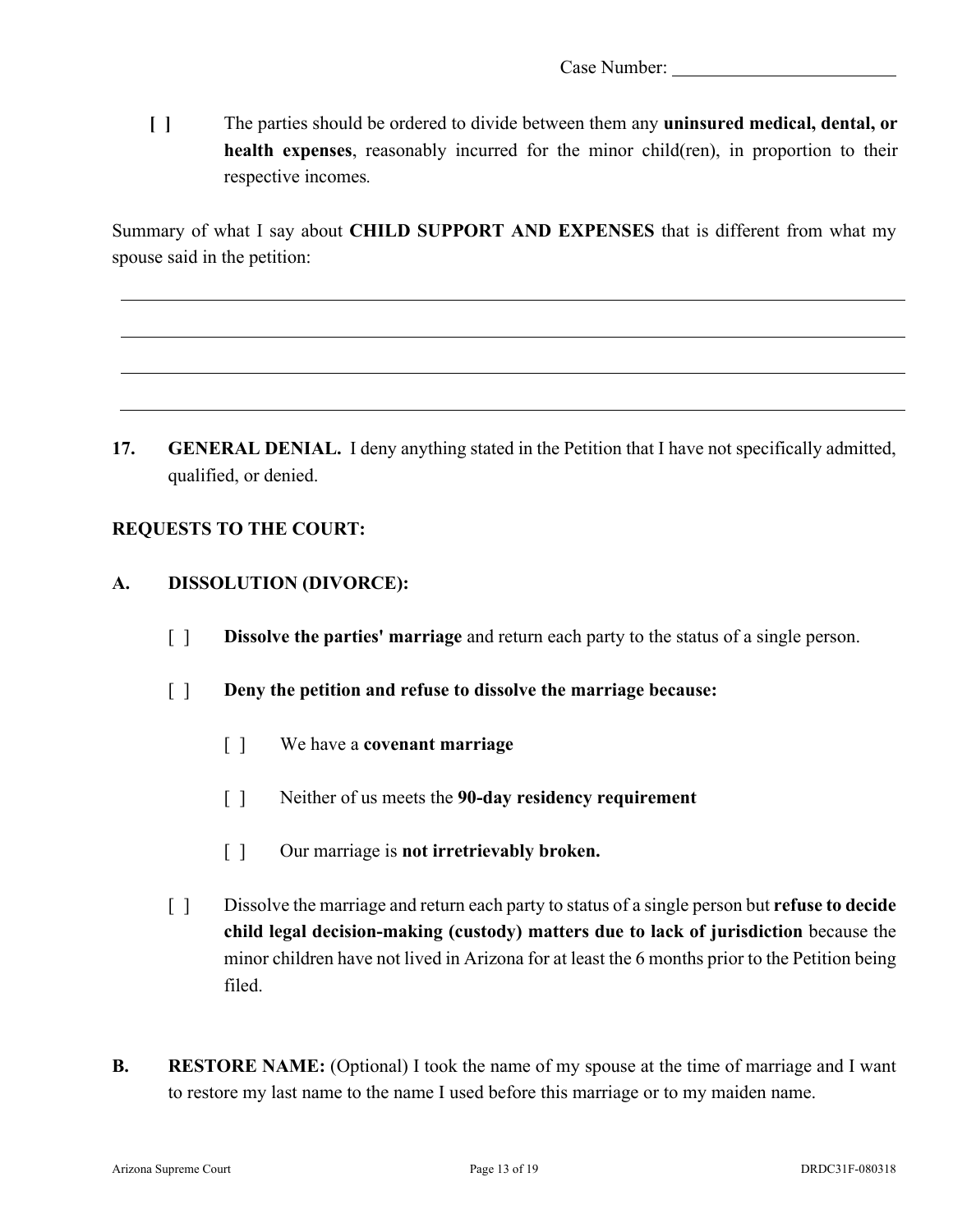**My complete married name is:**

**I want my legal name restored to:** (List complete maiden or legal name before this marriage).

**WARNING:** If you are not the person who is requesting to have your former name restored, the court must have a written request from the party who wants his/her name restored, to change the name.

**C. PATERNITY and MINOR CHILD(REN)'S NAMES:** (Check one box, if this is what you want.)

**Declare** [ ] **Petitioner** [ ] **Respondent to be a parent** of the following named minor child(ren) born before the marriage and (optional) change the legal name of those minor child(ren) to the name listed on the right, below:

|                           | (Optional) Change the name of the child |
|---------------------------|-----------------------------------------|
| <b>Current Legal Name</b> | to:                                     |
|                           |                                         |
|                           |                                         |
|                           |                                         |
|                           |                                         |
|                           |                                         |

## **D. PRIMARY RESIDENCE, PARENTING TIME, AND AUTHORITY FOR LEGAL DECISION-MAKING (CUSTODY):**

- **1. PRIMARY RESIDENCE:** Declare which residence is designated as "Primary Residence" for each minor child as follows:
	- [ ] **Neither party's home** is designated as the primary residence for the minor child(ren).
	- [ ] **Declare Petitioner's residence** as the primary residence for the following named children: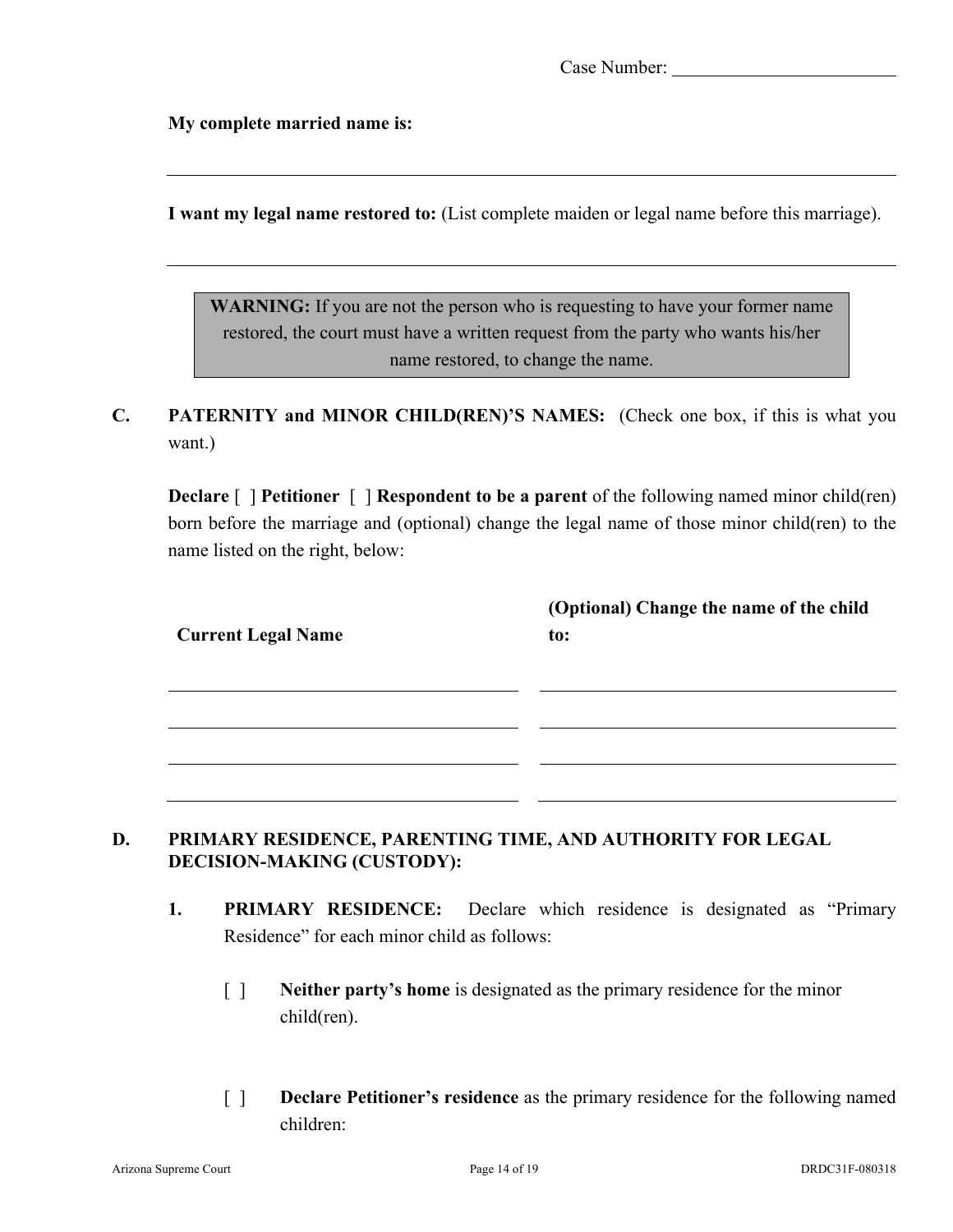|  | Case Number: |
|--|--------------|
|--|--------------|

[ ] **Declare Respondent's residence** as the primary residence for the following named children:

### **2. PARENTING TIME:** Award parenting time as follows:

- [ ] **Reasonable parenting time** as described in the attached Parenting Plan, **OR**
- [ ] **Supervised parenting time** between the children and [ ] **Petitioner** or [ ] **Respondent**,
- **OR**
- [ ] **No parenting time rights to** [ ] **Petitioner or** [ ] **Respondent.**

Supervised or no parenting time is in the best interests of the child(ren) because:

[ ] Explanation continues on attached pages made part of this document by reference.

**a.** Name this **person to supervise**:

b. **Restrict parenting time** as follows:

c. **Order cost of supervised parenting time** (if applicable) to be paid by:

- [ ] **Petitioner,**
- [ ] **Respondent, OR**
- [ ] **Shared equally** by the parties.

#### **3. AUTHORITY FOR LEGAL DECISION-MAKING (CUSTODY):** Award legal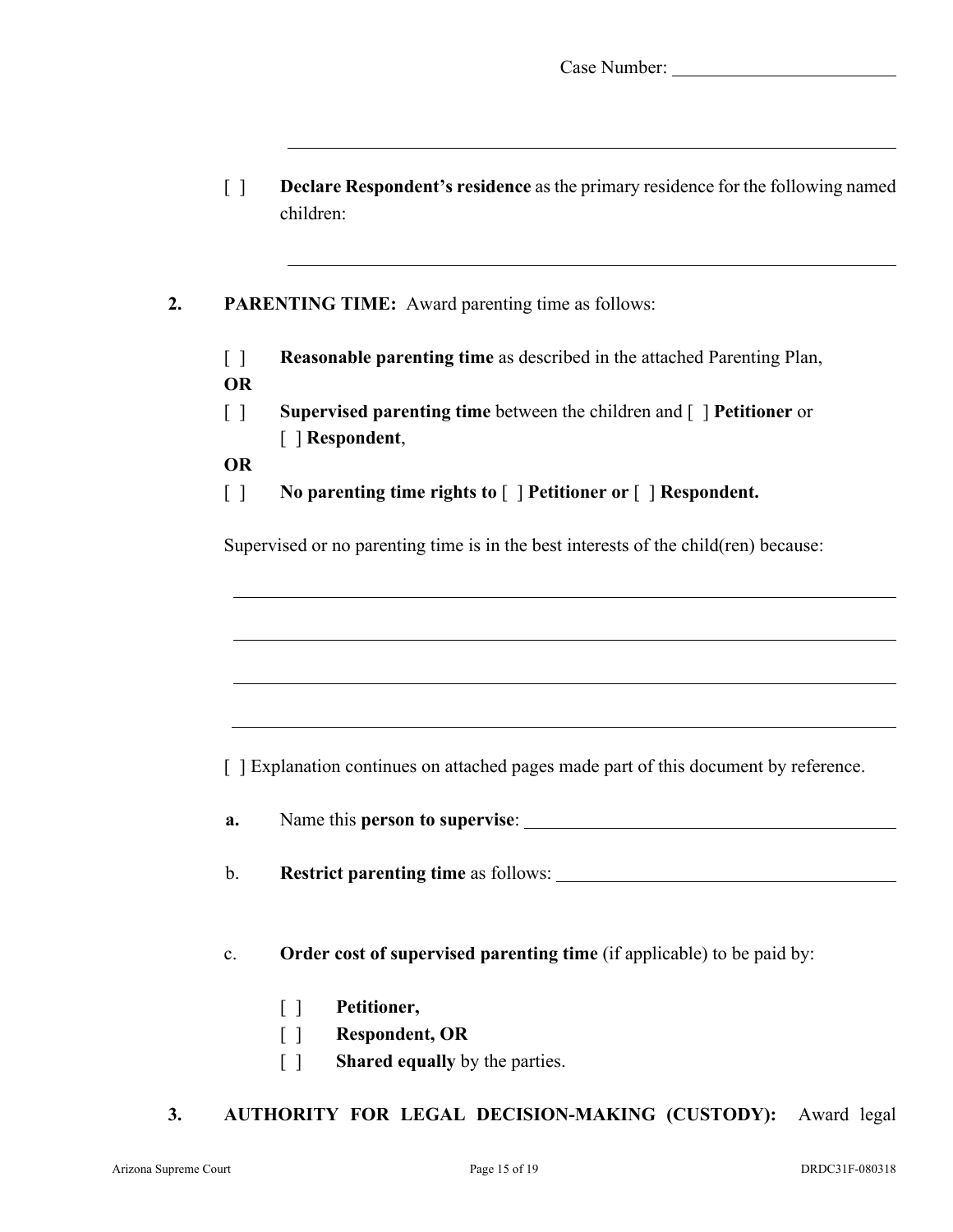authority to make decisions (custody) concerning the child(ren) as follows:

# [ ] **AWARD SOLE AUTHORITY FOR LEGAL DECISION-MAKING to:**

[ ] **Petitioner** [ ] **Respondent**

- **OR**
- [ ] **AWARD JOINT LEGAL DECISION-MAKING AUTHORITY to BOTH**  PARENTS. Petitioner and Respondent will act as joint legal decision-makers concerning the minor child(ren). (For the court to order "joint" legal decisionmaking, there must have been no "significant" domestic violence according to Arizona law, A.R.S. § 25-403.03)

# **E. CHILD SUPPORT:**

- [ ] **Order that child support be paid by:** [ ] **Petitioner OR** [ ] **Respondent** in a reasonable amount as determined by the court under the *"Arizona Child Support Guidelines."* Support payments will begin on the first day of the first month after the Judge or Commissioner signs the Decree with all payments, plus the statutory handling fee, to be paid through the Support Payment Clearinghouse, PO Box 52107, Phoenix, Arizona 85072-7107 by income withholding order.
- [ ] **Order that past child support be paid by** [ ] **Petitioner OR** [ ] **Respondent** in an amount determined by using a **retroactive application of the Arizona Child Support Guidelinestaking into account any amount of temporary or voluntary / direct support that has been paid.** Support to be paid as defined above.

The Child Support Order to be attached to the Decree of Dissolution of Marriage.

# **F. MEDICAL, DENTAL, VISION INSURANCE AND HEALTH CARE EXPENSES FOR MINOR CHILDREN:**

- [ ] **Petitioner** is responsible for providing [ ] **medical** [ ] **dental** [ ] **vision care insurance.**
- [ ] **Respondent** is responsible for providing [ ] **medical** [ ] **dental** [ ] **vision care insurance.**

The parties should pay for all reasonable unreimbursed medical, dental, vision care and healthrelated expenses incurred for the minor child(ren) **in proportion to their respective incomes.**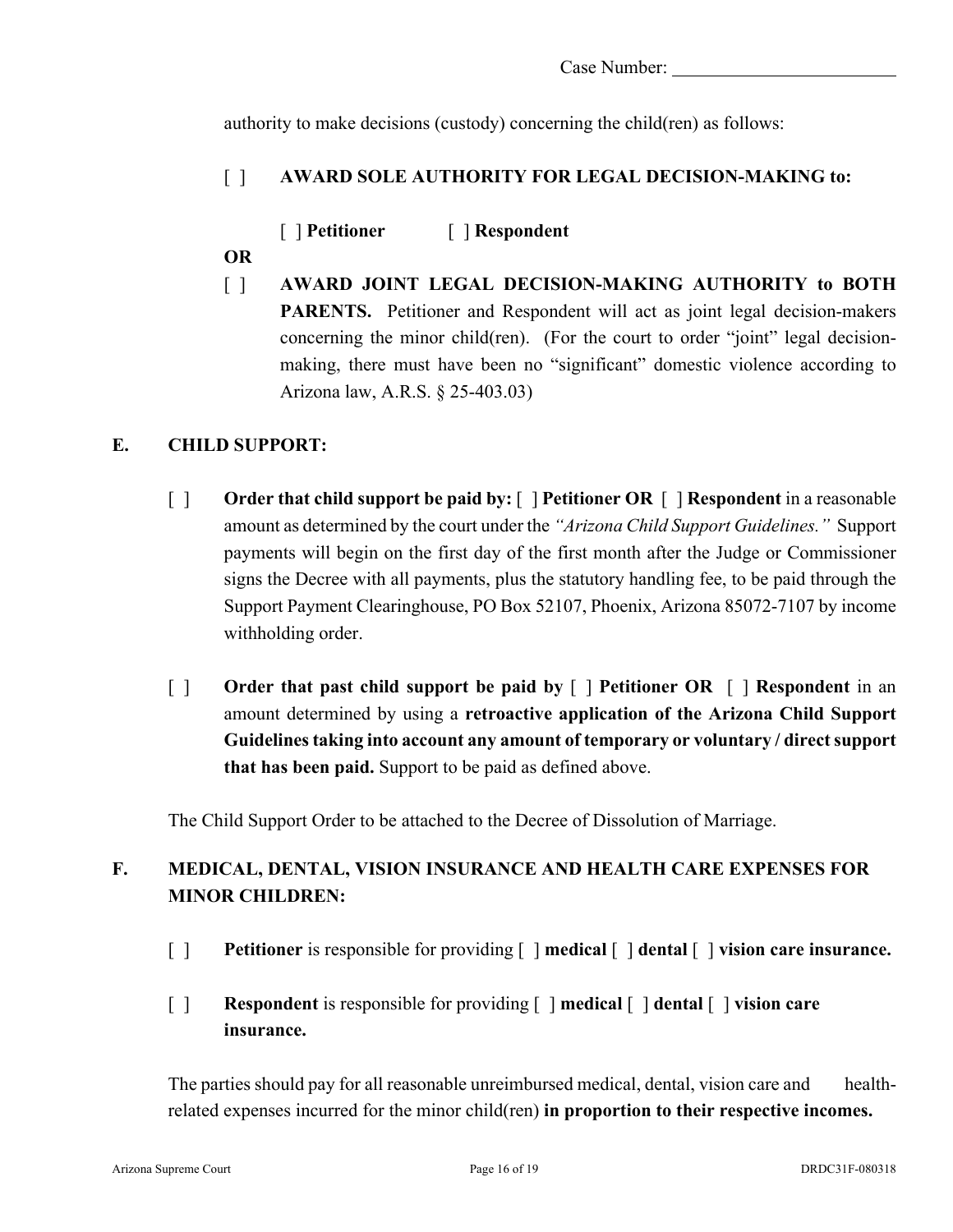## **G. TAX EXEMPTION:**

- [ ] **Allocate tax exemptions** for the minor child(ren) as determined by the court under the Arizona Child Support Guidelines and in a manner that allows each party to claim allowable federal dependency exemptions proportionate to adjusted gross income in a reasonable pattern that can be repeated.
- [ ] The parties will, subject to IRS Rules and Regulations, claim the children as income tax dependency exemptions on federal and state income tax returns **as follows:**

| Parent entitled to claim |                   |               |                | <b>Tax Year</b> |  |
|--------------------------|-------------------|---------------|----------------|-----------------|--|
| Petitioner               | Respondent        | Name of child | <b>Current</b> | Later           |  |
| $\lceil$                 | $\perp$           |               |                |                 |  |
| $\lceil$ $\rceil$        | $\lceil$ $\rceil$ |               |                |                 |  |
| $\lceil$ $\rceil$        | $\Box$            |               |                |                 |  |
| $\lceil$ 1               | $\mathbf{1}$      |               |                |                 |  |

[ ] Pattern shall repeat for subsequent years.

**NOTE:** Under the **Affordable Care Act,** the party who claims the child as a dependent on a federal tax return has the obligation to ensure that the child is covered by medical insurance and may be penalized by the IRS for failing to do so.

### **H. SPOUSAL MAINTENANCE/SUPPORT (ALIMONY):**

- [ ] **Do not order** spousal maintenance.
- [ ] **Order spousal support to be paid by** [ ] **Petitioner OR** [ ] **Respondent** in the amount of \$ after the Judicial Officer signs the Decree and continuing until the person receiving spousal maintenance remarries or either party is deceased, or for a period of months. These payments, and a fee for handling, will be paid through the Support Payment Clearinghouse, PO Box 52107, Phoenix, Arizona 85072-7107 by income withholding order.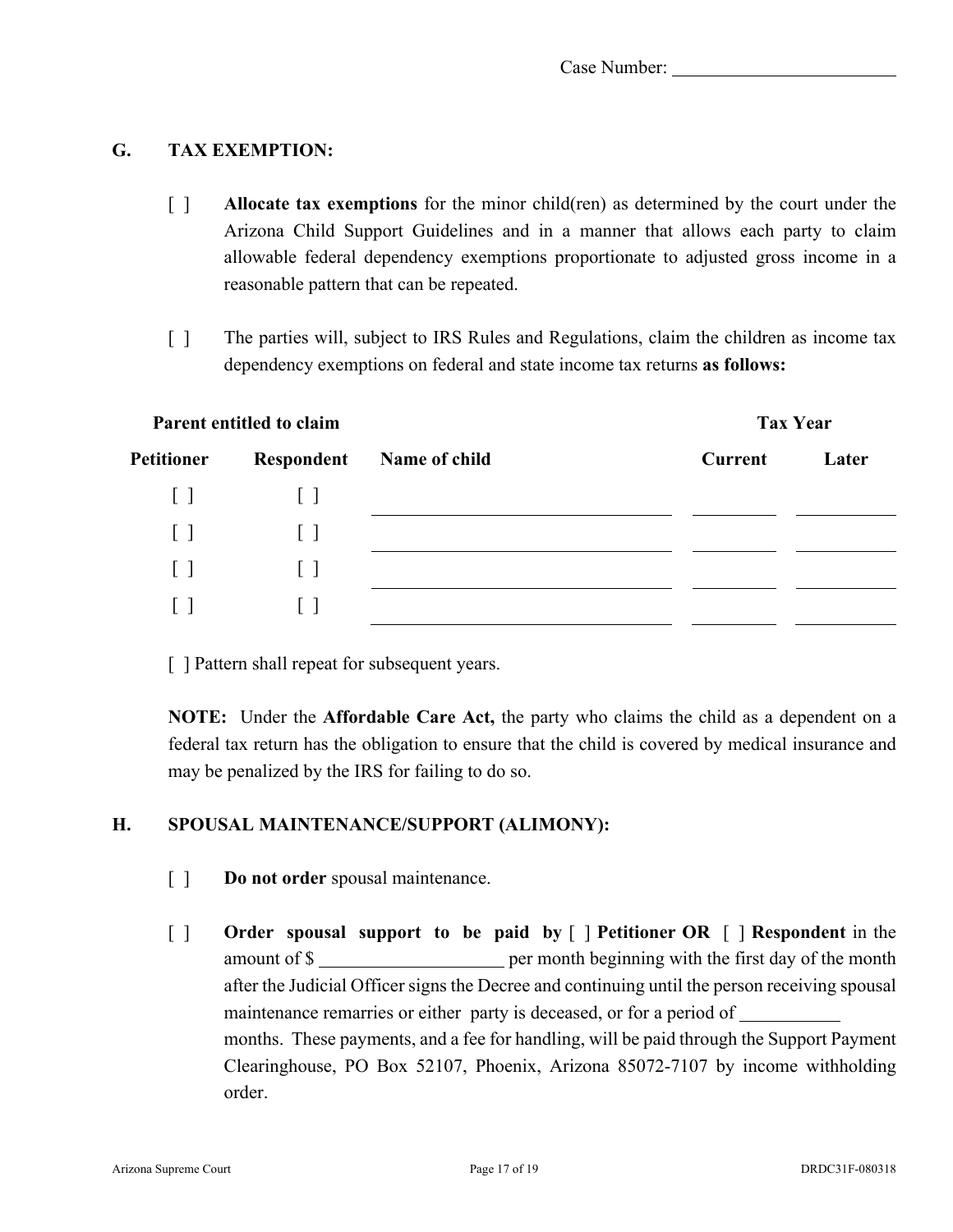## **I. COMMUNITY PROPERTY:**

[ ] Make a **fair division** of all community property as requested in this Response.

# **J. COMMUNITY DEBTS:**

[ ] Order **each party to pay community debts** as requested in the Response, and to pay any other community debts unknown to the other party. Order each party to pay and hold the other party harmless from debts incurred by Petitioner or Respondent:

[ ] since the parties' **separation** on  $\qquad \qquad$  (date), **OR**

[ ] the date I was **served with the Petition** for Dissolution.

## **K. SEPARATE PROPERTY:**

- [ ] Award Petitioner's separate property to Petitioner.
- [ ] Award Respondent's separate property to Respondent.
- **L. SEPARATE DEBT:** Order each party to pay separate debt and hold the other party harmless from debts incurred during the marriage